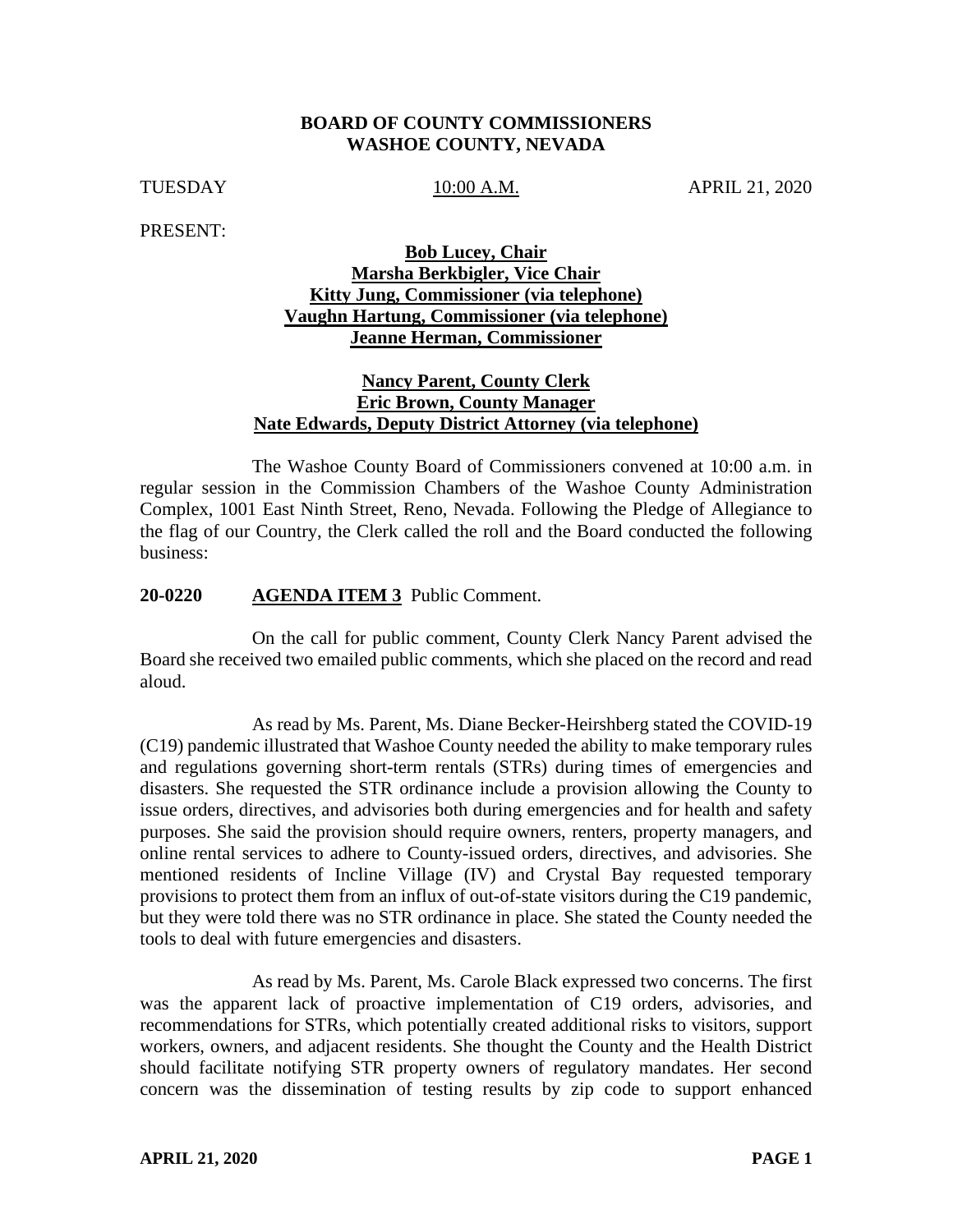containment efforts and reopening plans. She understood the data would be separated and she looked forward to seeing detailed information. Ms. Parent read an additional comment in which Ms. Black noted that, although Washoe County's peak might be behind Nevada's, planning for reopening had begun. She noted attention was placed on moving in a thoughtful, paced manner while maintaining preventative measures and recognizing economic implications. She expressed difficulty reconciling the perspectives expressed by officials with the apparent lack of attention to risks associated with STRs. She stated advisories and orders were implemented for certain essential businesses but not for STR owners and renters. Due to the length of Ms. Black's emailed comments, the rest of her comments were placed on the record.

Using the Zoom app, Mr. Jeff Church said he listened to a presentation given by Vice Chair Berkbigler in IV. He noted Vice Chair Berkbigler seemed to indicate the Governor could shut down state highways including Highway 431. He hoped the Board did not endorse that because shutting down interstate travel was unconstitutional. He stated Vice Chair Berkbigler indicated she was not in favor of opening businesses quickly and she was critical of individuals who participated in peaceful protests of their constitutional rights. He reminded the Board that constitutional rights did not go away because of the C19 virus. Limiting constitutional rights required a compelling, narrowly focused reason. He said the goal was to flatten the curve and that had been accomplished, but the virus would not go away. He hoped the Board endorsed safely opening businesses as soon as possible. With regard to the upcoming election, he hoped the County would review undeliverable ballots, see who voted in the past, and work to prevent voter fraud.

A voice mail from Ms. Annemarie Grant was played. She alleged her brother Thomas Purdy was hogtied by Reno Police officers on October 4, 2015 and smothered in the County jail, one of three homicides in the jail that year. She purported Sheriff Darin Balaam accepted two campaign contributions from NaphCare, Inc., the medical vendor used by the County jail when her brother passed away. She spoke about wrongful death settlements paid by County residents. She questioned the Sheriff's concern for the safety of inmates, who were among the most vulnerable community members. She urged the Board to do their duty under Nevada Revised Statute 211.020 and not fail other inmates. She suggested the Board investigate why officer-involved shooting reports were not released in a timely manner in Washoe County. She asked that inmates in the County jail be protected during the C19 crisis.

# **20-0221 AGENDA ITEM 4** Announcements/Reports.

County Manager Eric Brown mentioned a virtual town hall meeting about the County's response to COVID-19 (C19) would be held on Friday, April 24, at 1:00 p.m. The focus of the session would be law enforcement, public safety, and mental health. He said Chair Lucey, Sheriff Darin Balaam, and Truckee Meadows Fire Protection District Captain Derek Reid would participate in the event. He noted more information was available on the County's website.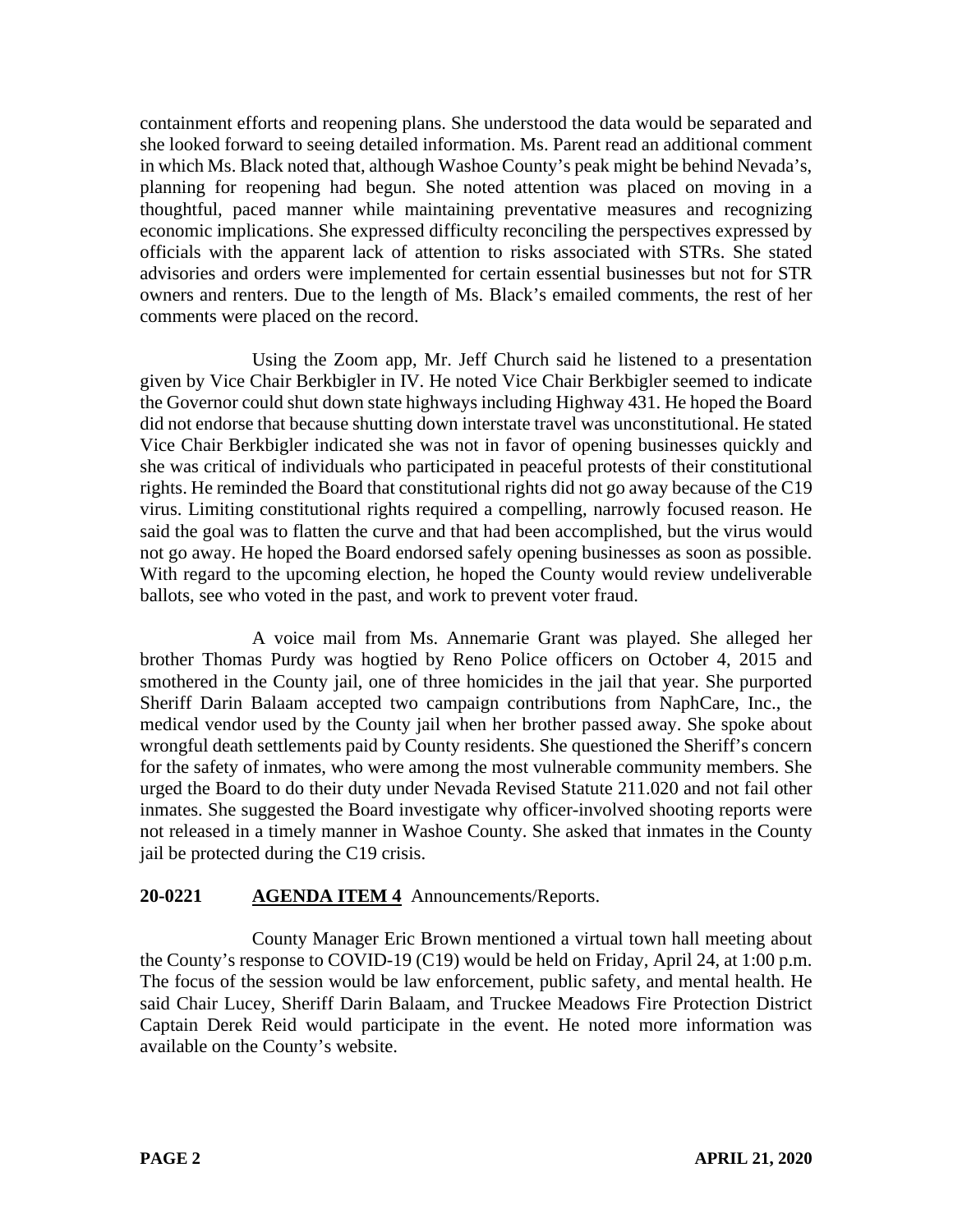Mr. Brown said planning had begun for scaling down the C19 incident command team. He said the number of C19 cases, occupied hospital beds, and other metrics used to evaluate the status of the emergency were plateauing. When the appropriate time arrived, the incident command would transition operations back to the Regional Emergency Operations Center and the Cities of Sparks and Reno. He said planning for safely transitioning County employees back to work had also begun, although it was not yet time to transition.

In response to the public comment from Diane Becker-Heirshberg about the short-term rentals (STRs) ordinance, Vice Chair Berkbigler mentioned Assistant County Manager Dave Solaro said the earliest it might be agendized would be June. She suggested the item be agenized as soon as possible after changes from the Commissioners were incorporated into the ordinance. She mentioned she had a draft of a paragraph which she wanted the Board to consider including in the STR ordinance. It dictated what the Board would be allowed to do to better protect residents during an emergency. She said she would forward the addition to Mr. Brown so he could distribute it to the Commissioners.

Vice Chair Berkbigler stated she had not and did not advocate for the Governor to close state highways as indicated by a public commenter. She clarified she said the Governor had the authority to close highways but the County did not. She noted the County was unable to ask the Sheriff's Office to close highways and she did not support doing that. She said the other statement she allegedly made was also incorrect. She suggested members of the public contact her directly to verify her statements in the future.

Commissioner Jung highlighted Chair Lucey as the first to call for social distancing in the region. He alerted everyone to the potential of using data to flatten the curve of C19's spread. She congratulated him for flattening the curve and for the news that incident operations would be scaled back from what was originally anticipated. She praised his leadership and ability to convey the information in an un-alarmist yet stern manner. She believed the efforts of Chair Lucey, the regional joint communications team, and District Health Officer Kevin Dick produced positive results. She was glad to hear the news from Mr. Brown about de-escalating the C19 incident response.

Commissioner Jung wanted to know about the work-from-home policy and the plan for County employees to transition back to work. She asked about continuing and expanding the option to work from home. She thought the County should not go back to the standard operating procedure with everyone back at work. She requested a report from staff. She asked for an explanation of what constituted an emergency item on an agenda. She inquired about the response and staff time that resulted from a Commissioner requesting an emergency agenda item or a special meeting. She asked Deputy District Attorney Nate Edwards to provide the information via email to the Commissioners. She said she had an idea she wanted to pursue.

Commissioner Hartung said he received calls from several residents whose medical accounts were sent to collections because they were unable to make payments during the C19 emergency. He requested an agenda item about sending a letter from the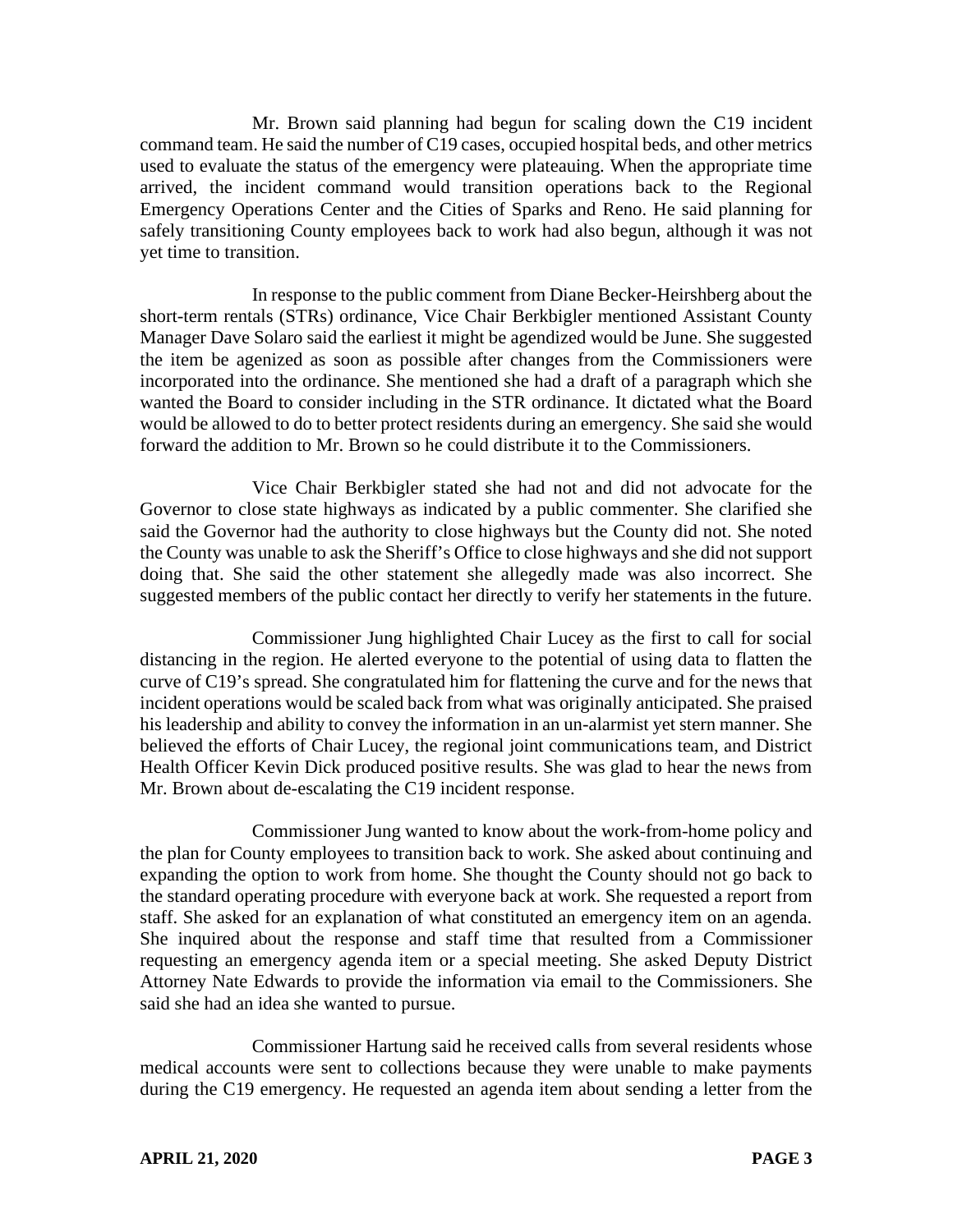County to regional hospitals politely requesting deferment of collections. He stated he and several residents received calls from people imitating Internal Revenue Service (IRS) or Social Security Administration (SSA) employees. He reminded everyone that the IRS and the SSA would not contact people in this manner.

Commissioner Hartung noted he sent Chair Lucey and Mr. Brown information about how the City of Denver safely reopened golf courses. He suggested a working group of medical professionals, business owners, and the Health Department be established to provide ideas to the Governor for reopening businesses in phases. He thought businesses needed to be opened as quickly as possible to get people back to work, but reopening needed to be done safely.

Chair Lucey mentioned the disbursement of Commission District Special Funds were overlooked during the meeting on April 14. He summarized Commissioner Jung's disbursements: \$14,000 to the University of Nevada Reno Foundation to support Senior Outreach Services, \$5,000 to the Truckee Meadows Parks Foundation to support the participation of Washoe County employees in the Truckee Meadows Trails Challenge, and \$1,000 to the Washoe County Human Services Agency to support the purchase of gift cards for basic needs for community members affected by the C19 pandemic; he disbursed \$5,000 to the Community Foundation of Western Nevada to support the Food for Heroes Fund, and \$5,000 to the Friends of Washoe County Library to support the South Valleys Library STEAM Program.

Chair Lucey noted Commissioner Jung attributed much of the C19 response to him, but he said the C19 response was the County's approach to working together and it demonstrated a regional collective effort. He stated counties were suited to dealing with emergencies and responding in the interest of citizens, whether they lived in cities or in unincorporated areas. The County willingly took action when situations occurred. He acknowledged the guidance from the County Manager, the collective support of the Board, and the efforts of staff all contributed to the County's ability to flatten the curve. He thought people forgot the importance of the County's role in this type of situation. He agreed with Commissioner Jung that the County had done well regarding social distancing, wearing face coverings, and washing hands. The improved hygiene measures produced positive results. He thought developing plans for reopening businesses in the County was the next step. He had spoken with business owners who wanted to know what to expect as the new normal as they prepared to reopen. He suggested regulations and policies might need to be amended and businesses might need to be creative in their operations. He mentioned face coverings and restricting the number of patrons in stores as possible solutions. He said the County was best suited for understanding the needs of this community, so thoughts and recommendations for reopening needed to be developed locally and submitted to the State. He acknowledged constituents were frustrated and small businesses struggled.

Commissioner Herman wondered why Chair Lucey mentioned the special fund donations of only two Commissioners. Chair Lucey apologized for overlooking the disbursements made by Commissioner Herman and reviewed them: she gave \$1,500 to the Nevada State High School Rodeo Association to support the Washoe County High School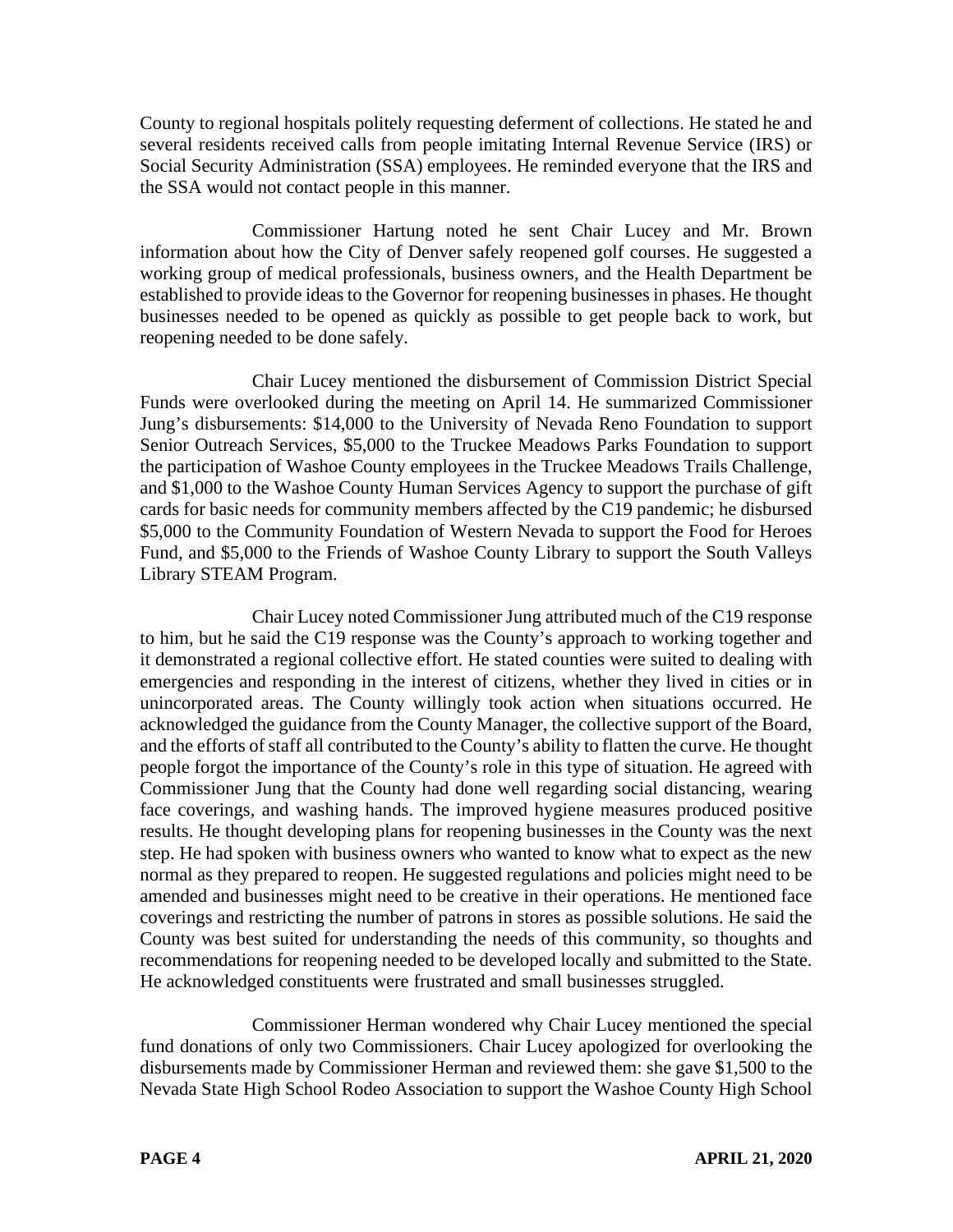Rodeo Club, \$1,500 to the Board of Regents of the University of Nevada to support Washoe County 4-H Livestock Leaders, \$2,000 to Saving Grace Academy to support the purchase of daycare equipment and Washoe County permits, \$5,000 to the Food Bank of Northern Nevada to aid in the organization's C19 response, \$5,000 to Washoe County Emergency Management to purchase personal protective equipment for first responders and medical professionals responding to the C19 pandemic, and \$2,000 to the Salvation Army of Washoe County to support Reno's Men's Adult Rehabilitation Program. He expressed appreciation for the Commissioner's support.

**20-0222 AGENDA ITEM 5** Appearance and presentation by Washoe County District Health Officer Kevin Dick on COVID-19 impacts and emergency response, to include an update on hospital surge capacity and planning, an update on COVID-19 impacts and emergency response in rural areas outside the Reno/Sparks metro area, and other items related to the COVID-19 emergency response in Washoe County.

Using the Zoom app, District Health Officer Kevin Dick thanked Chair Lucey and the Board for their partnership and support during the COVID-19 (C19) crisis. He expressed gratitude for the support of regional partners who worked with the Health District on the C19 response. He said there were 25 new cases and a total of 662 cases of C19 reported in Washoe County as of April 20, 2020. He reported there were 18 deaths from C19, 477 active cases, 166 people had recovered, 43 individuals were hospitalized, and 37 individuals had been released from the hospitals. He stated hospitals had good capacity. As of April 19, 2020, 55 percent of staffed acute care beds, 56 percent of intensive care unit beds, and 24 percent of ventilators were in use. He said the Health District, in conjunction with REMSA, continued to operate a call center for C19 risk assessments and testing. Risk assessments were conducted both over the phone and through a web-based portal. He noted the call center and web portal provided the option of completing the risk assessment in English or Spanish. He emphasized C19 testing was free and individuals were not required to provide information about immigration status or health insurance coverage. He said anyone experiencing C19 symptoms needed to contact the Health District to be scheduled for testing. He mentioned drive-through specimen collection for C19 testing was performed at the State Public Health Lab (SPHL) and 217 individuals were tested there the prior day. Testing at the SPHL would take place Wednesday, Friday, and Saturday as well. He expressed appreciation for the employees from other departments who volunteered to assist at the call center, and for the National Guard who had joined the efforts at the call center, the testing post, and with contact tracing.

In response to remarks about flattening the curve, Mr. Dick said he was cautiously optimistic based on the number of new cases reported daily and the models that had been developed. He mentioned one model being watched was the Los Alamos National Lab (LANL) model for the State of Nevada. That model predicted an 80 percent chance Washoe County had reached the peak of C19 cases as of April 15, but that was later updated as an 82 percent chance the County reached the peak on April 19. If the County had not yet reached the peak, he continued, the LANL model projected a 26 to 27 percent chance it would be reached during the current week and a 21 percent chance it would be reached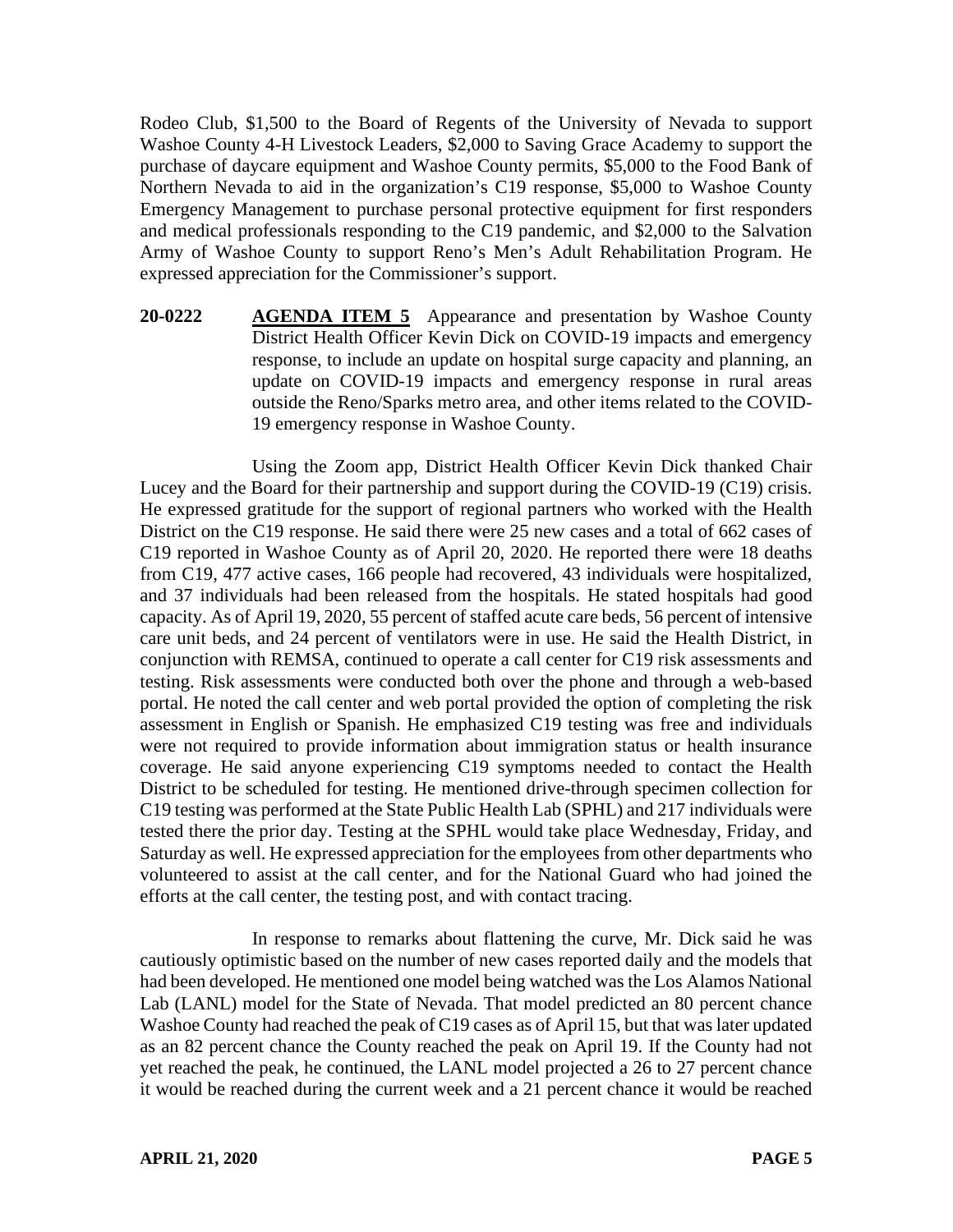the following week, with declining probabilities of reaching the peak in subsequent weeks. Based on the data and the LANL model, he believed the number C19 cases might have reached a plateau. He noted the County was currently experiencing the highest number of active C19 cases, although a plateau of the number of new cases had almost been reached. He emphasized the importance of continued vigilance, including practicing social distancing, staying home when going out was not essential, operating only essential businesses, wearing face coverings, washing hands frequently, using hand sanitizer, and continuously cleaning high-contact surfaces to reduce C19's spread. He said staff would continue to track the number of cases. He hoped to see a decline in the number cases, which would demonstrate a reduction of community spread, rather than a plateau which would indicate a continuing rate of transmission.

Mr. Dick said a future transition, which could occur with a decline in cases, would take into account how the spread of the virus might be controlled to prevent another surge of cases when the economy was reopened. He said the County would use the box-itin approach defined by Dr. Tom Frieden, former Director of the Centers for Disease Control and Prevention. The approach included testing widely, isolating infected people, contact tracing, and imposing a 14-day quarantine for anyone who was in contact with an infected individual. He said the framework worked in conjunction with gradually opening different types of businesses while monitoring the number of cases in the community and being able to react quickly by slowing the rate of reopening if a new surge started to develop. He thought it was important to discuss which types of businesses would reopen first and what practices should be used to limit the spread during the reopening phases. He also recognized the importance of providing input to the Governor as the statewide reopening strategy was developed. He believed reopening the economy in a thoughtful and cautious manner would help avoid additional impacts to residents and help control the level of the disease in the population.

Mr. Dick mentioned Harvard University's recommendations for reopening economies and easing restrictions had indicated that communities needed to perform 152 tests per day for every 100,000 people, or 700 tests per day for Washoe County. He said the County averaged 240 tests per day the prior week, which was about 52 tests per 100,000 people. Additional testing capacity was needed in the County, as discussed at the national level. He said the County had four Abbott ID Now rapid testing units which had been deployed to Renown Hospital, Saint Mary's Regional Medical Center, Northern Nevada Medical Center, and Community Health Alliance. Rapid test units provided 15-minute results, but the County had a limited supply of the cartridges for those tests. He noted the rapid ID tests could be deployed to point-of-care practices throughout the community as capacity increased. Test units would be distributed to medical practices and people would be able to get tested as they did for the flu. He mentioned efforts were underway to develop an antibody test which could identify individuals who had developed antibodies to C19. He said the effectiveness of those tests was not yet known. The test needed to specifically identify C19 antibodies and not provide false positives when someone had antibodies for another type of coronavirus. He stated the SPHL would work to validate the antibody tests during the current week and he hoped better information on their effectiveness would be available the following week.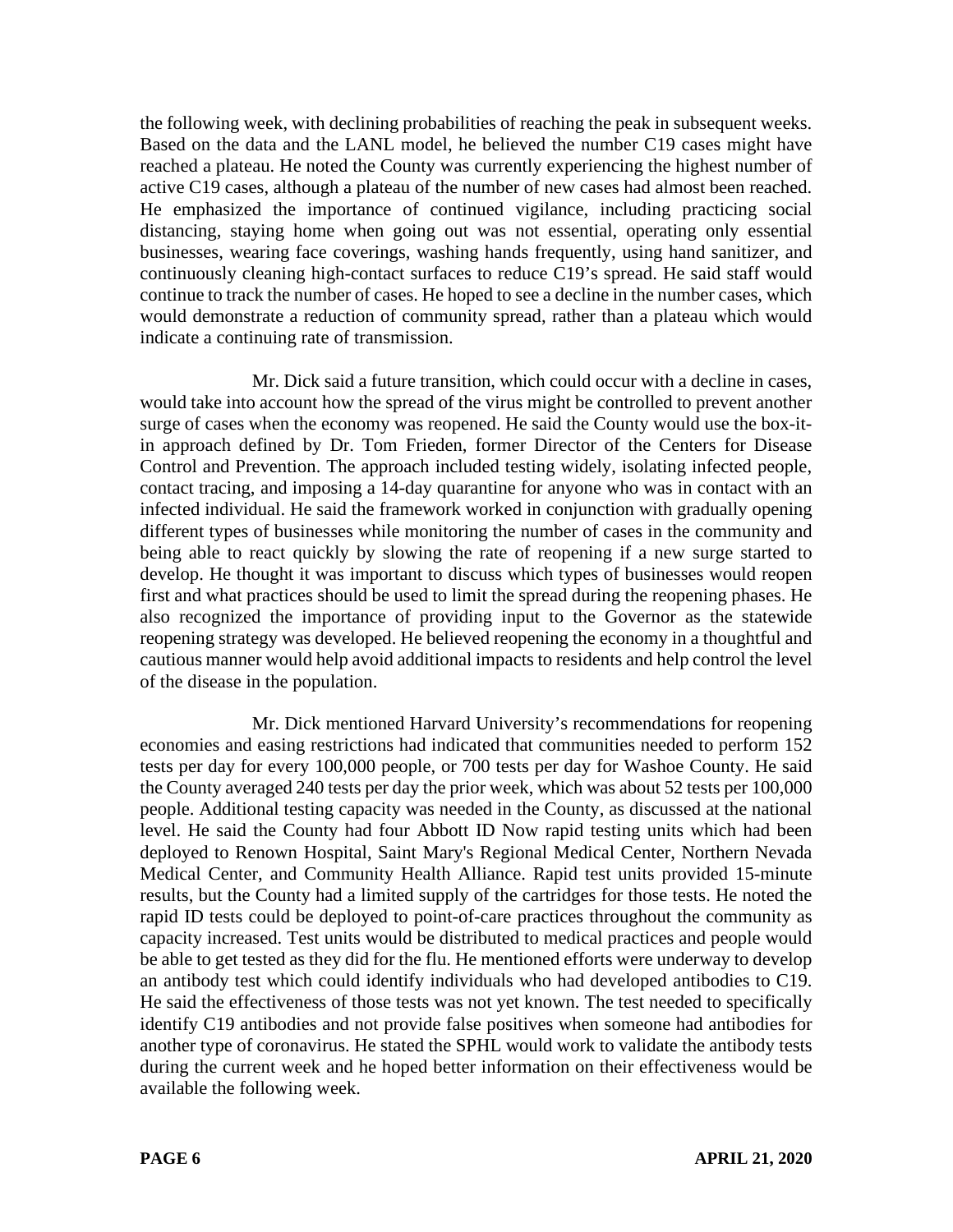Mr. Dick said testing was one key element which would support reopening and another was the need for the workforce to perform contact tracing. Case contact investigations had two components: isolating anyone who tested positive and identifying close contacts of positive cases to ensure those people were quarantined. He stated the Association of State and Territorial Health Officials (ASTHO) and the National Association of County and City Health Officials (NACCHO) worked in conjunction with Johns Hopkins University on opinion papers which estimated that 100,000 people would be needed nationally to perform contact tracing. Washoe County would need approximately 140 people based on those recommendations. He said ASTHO and NACCHO had initiated a \$3.6 billion federal funding request to provide state and local health departments the funds to recruit the contact tracing workforce. He indicated having an effective strategy to identify and isolate infected people was another key component to support reopening. He thought the County needed strengthened enforcement of isolation and quarantine because the protection provided by staying home would be removed as businesses reopened. He said observing social distancing measures and safe workplace practices throughout the reopening process would help prevent the spread of C19 until a vaccine was available.

Commissioner Jung noted the Federal Emergency Management Agency, the Army Corps of Engineers, and possibly the National Guard charged fees for their assistance even though they were funded by federal taxes. She wanted to know how those agencies were able to tax twice for their assistance. Regarding case contact investigators, she asked whether staff had been in contact with Truckee Meadows Community College (TMCC) to have them develop an emergency training program so the Health District could recruit and train case investigators. She noted Mr. Dick mentioned the County would need 140 investigators. She thought the training program did not need to go through a curriculum committee and asked about the quickest method of developing the training through emergency curriculum measures. She thought TMCC was most able to accomplish this, but she acknowledged other agencies such as Job Corps might need to be contacted. She thought the discussion of case investigator training should be a priority.

Commissioner Jung mentioned County testing would need to be tripled to reach the recommended numbers for reopening and relaxing the stringent requirements that helped flatten the curve. She asked for an agenda item or regional meeting to discuss options besides hoping for additional tests. She said there had to be different trigger points to allow a degree of reopening while keeping the health and safety of residents in mind. She stated every Commissioner had tried to find additional testing, but tests were simply not available. She asked what else County residents could reasonably be expected to do to support reopening if additional testing was not available until September. She expressed concern that people would not respect and adhere to social isolation recommendations. She thought the psychological and physical needs of people had to be recognized along with the scientific data. She summarized she wanted to know what alternatives were available if the County never acquired enough tests and she also requested contingency recommendations.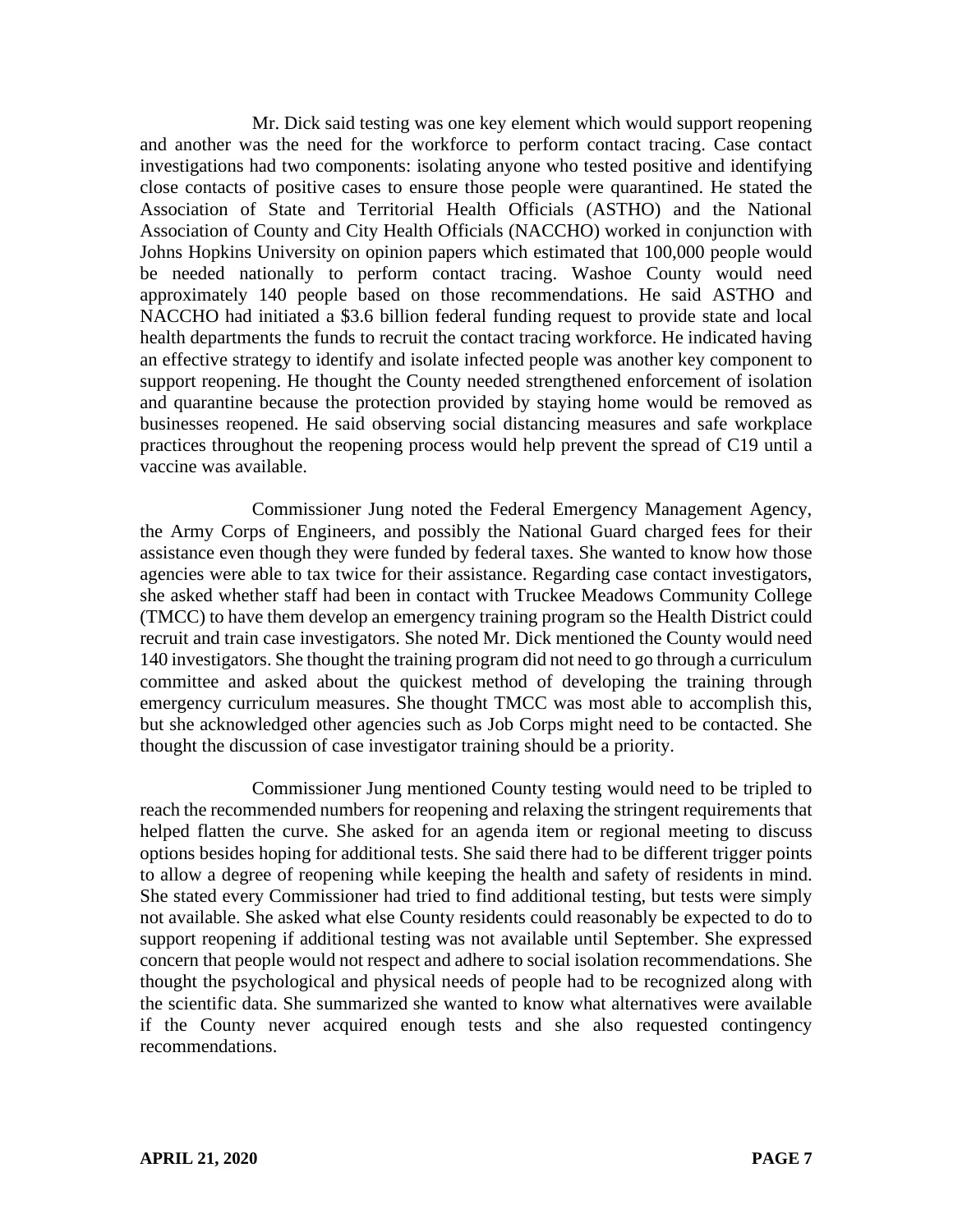Commissioner Hartung noted reopening would be difficult because businesses were very diverse. The preliminary conversations regarding contact tracing demonstrated there was no easy way to monitor contacts. He said business owners might need to keep lists of patrons and the times they visited the business locations. He acknowledged it would be difficult to conduct business that way but it had to be considered as a possible solution. He said making suggestions to the Governor quickly was important but the state had a wide range of business models.

Commissioner Herman thought business owners needed to be given consideration. She said states such as South Dakota, where business owners were given the opportunity to make decisions, had done quite well. She stated business owners would welcome the chance to be open and not go bankrupt. She thought people needed to get back to work or everyone would lose in the long term. She said reopening was not as complex as people thought and she believed the County needed to get started.

Chair Lucey thanked Mr. Dick for the update and the Commissioners for their input.

There was no public comment or action taken on this item.

\* \* \* \* \* \* \* \* \* \* \*

Chair Lucey said he would take Agenda Item 10 next because there were people waiting to provide input on that item.

**20-0223 ITEM 10** Discussion and possible direction to the Washoe County District Attorney's Office to file an amicus (or similar) legal brief on behalf of the county in support of the Nevada Osteopathic Medical Association's (NOMA) and Dr. Bruce Fong's legal challenge to the Nevada State Board of Pharmacy's (BOP) March 23, 2020, emergency regulation banning chloroquine and hydroxychloroquine prescriptions for the treatment of COVID-19 except in cases of hospitalization. An amicus brief is a document submitted by a non-party to a lawsuit that is intended to outline legal arguments and authorities for the benefit of the Court in ruling on the legal issues involved. NOMA presented its challenge by letter to the BOP on April 9, 2020, asking it to pass upon the validity of the regulation pursuant to NRS 233B.110 and asserting, among other things, that there was no basis demonstrated to pass the regulation on an emergency basis, that the regulation is preempted by federal law, that the regulation constitutes the unauthorized practice of medicine by the BOP, and that it violates the statutory and constitutional rights of doctors and their patients to make intimate decisions about their healthcare. NOMA's challenge seeks to allow licensed healthcare providers to prescribe these medications to treat people with COVID-19 regardless of hospitalization. NOMA's challenge is expected to have been filed in Court by April 17, 2020, or to be filed in Court in the immediate future. (All Commission Districts.)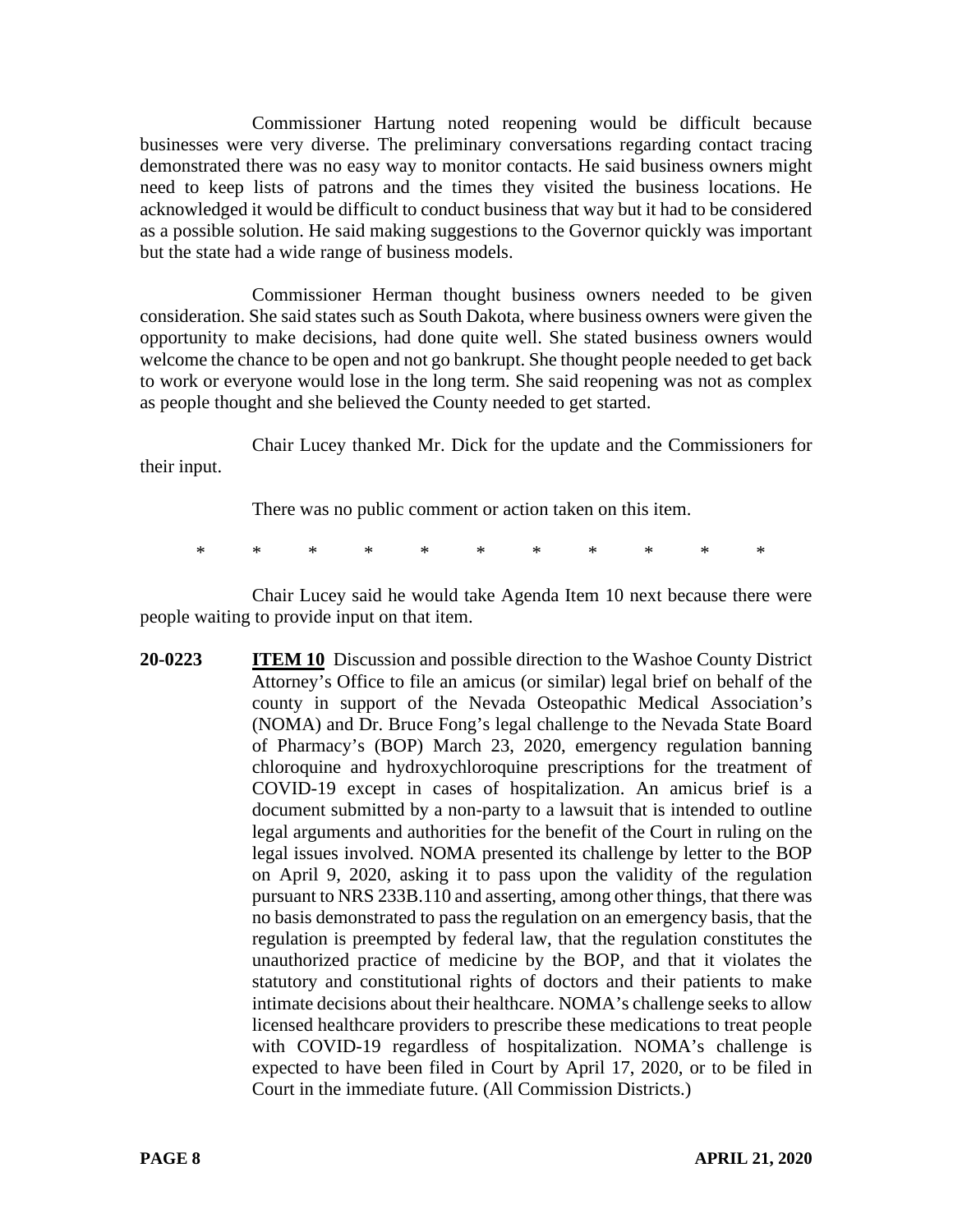Deputy District Attorney Nathan Edwards said this agenda item concerned the emergency regulation banning chloroquine (CQ) and hydroxychloroquine (HCQ) prescriptions for the treatment of COVID-19 (C19) except in cases of hospitalization. He stated Chair Lucey submitted a letter on March 31 to the BOP and the Governor asking that the restrictions be lessened to allow licensed physicians to prescribe those drugs without hospitalization. He noted the Food and Drug Administration (FDA) issued an emergency use authorization recognizing the likely efficacy and safety of those drugs for the treatment of C19 in certain circumstances. The FDA's decision was tied to the national stockpile of those drugs, which was under the federal system and would be made available to hospitals throughout the country. He said BOP staff issued a waiver on April 7 allowing emergency room doctors to use CQ and HCQ on an outpatient basis. NOMA submitted a challenge to the BOP and the Governor asking them to remove the restriction. He noted the firm Joey Gilbert Law filed the challenge with the BOP and they planned to file a complaint to challenge it in court since there was no movement on the restriction. He said doctors who could provide helpful information were available to speak about this agenda item. He pointed out the NOMA challenge did not require doctors to treat their patients with those drugs, but rather it sought to return the decision to doctors and their patients rather than letting the government make the decision. He said he highlighted some of the County's interests in the staff report. The County would be a non-party which would ask the court to accept the brief.

Chair Lucey explained the letter he submitted to the Governor's Office was based on the County's mission of maintaining the safety, security, and health of the community. He noted the response team advised people to stay home, take care of themselves, and self-isolate if they tested positive for C19. He pointed out there had been anecdotal evidence of CQ and HCQ helping patients when prescribed in combination with azithromycin. The request made to the BOP was for a slightly less stringent restriction which would allow primary care physicians to give a small prescription of those drugs to a person who tested positive for C19. He said the County's stance was that giving doctors the ability to prescribe would help protect individuals in the community, lessen the demand on hospitals, and help reduce the spread of C19. Lessening the restriction would allow medically trained providers to service their patients and prevent the government from coming between patients and their doctors.

Attorney Joey Gilbert said he filed a petition with the Governor's Office asking him to reverse the emergency regulation because there was no emergency shortage or medication stockpiling. He stated major pharmacies confirmed the medication could be acquired locally but the Governor's ban had produced a shortfall. He said testing, quarantine, and safety protocols should be maintained but the effectiveness of HCQ had been proven by thousands of doctors worldwide and hundreds of doctors in the U.S. He explained HCQ killed the C19 virus by preventing it from reproducing, resulting in reduced recovery times, lessened symptoms, and lives saved. He stated using HCQ early with highrisk patients was a life or death decision, and local emergency doctors had asked that it be made available for use in high-risk patients before the patient's condition deteriorated. He noted 80 percent of patients who went on a ventilator would not recover. He asserted the Governor needed to reverse the political ban of HCQ and CQ. He stated disallowing the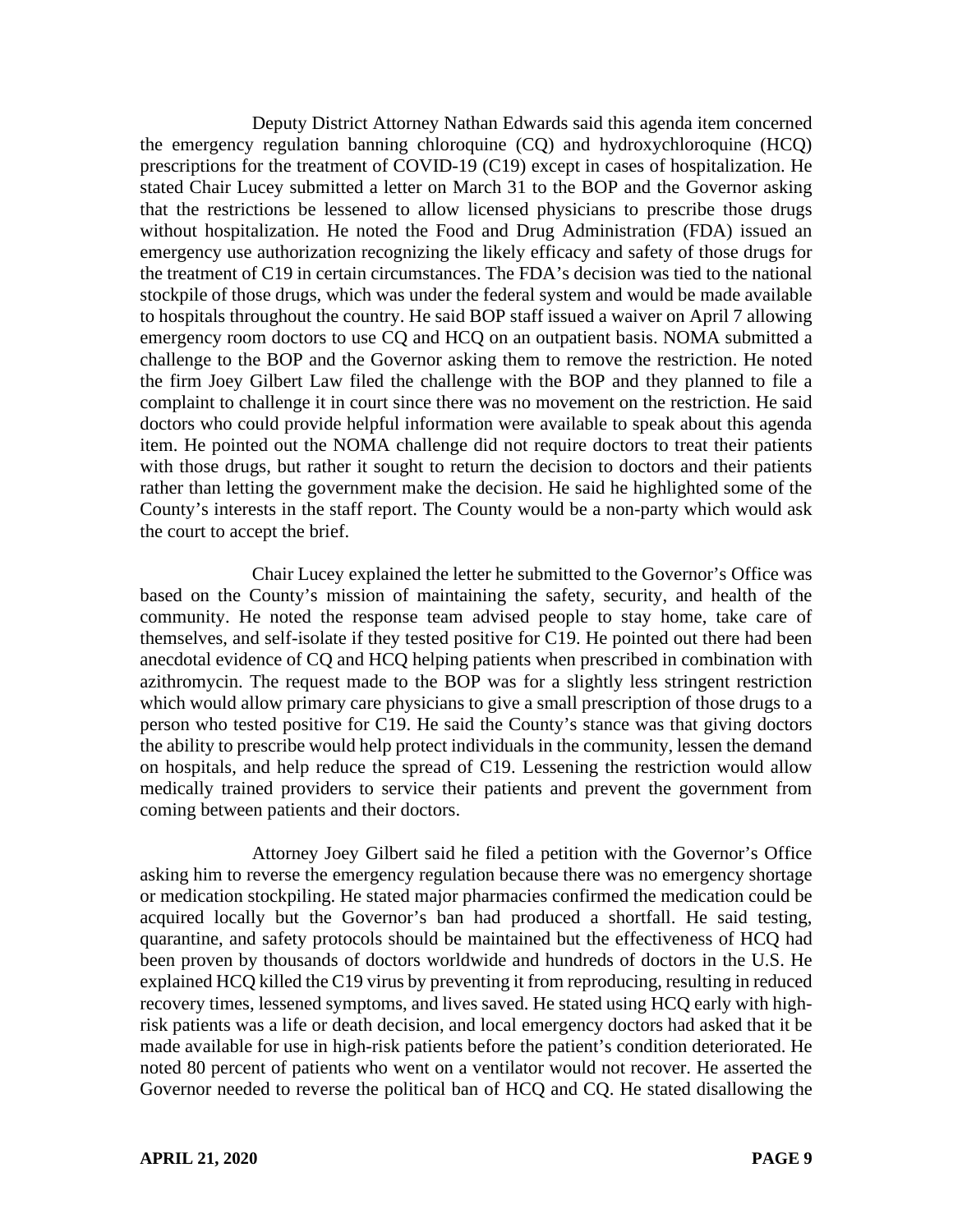use of those drugs was cruel, possibly illegal, and would carry liability. Introducing HCQ in the therapeutic use window would save lives and prevent the healthcare system from being overwhelmed.

Dr. Bruce Fong, President of NOMA, said he tried to stay abreast of new developments concerning C19 from the start of the pandemic. Research and case reports provided new information almost constantly. He stated there were tens of thousands of C19 case reports worldwide and 9 out of 10 treatment protocols included the use of HCQ or CQ, all of which demonstrated positive results. It was important to treat a C19 patient before their symptoms were severe enough to require hospitalization. He clarified doctors were not proposing treating the 80 percent of patients who recovered on their own; they wanted to use the treatment protocols for the 15 to 20 percent of patients who self-isolated but had not improved or recovered. Those patients had severe immunologic damage to their lungs and potentially their hemoglobin, which affected their ability to carry oxygen in their blood. The damage occurred when the disease progressed to the point where hospitalization was required. He reiterated that a patient on a ventilator only had a 20 percent chance of survival. He said physicians who had established relationships with their patients had a better understanding of when a patient was in need of medication. He believed the therapeutic window was missed with the current treatment protocol. He expressed appreciation that the Board would consider filing the amicus brief.

Dr. Brian Callister, Governor of the American College of Physicians' Nevada Chapter, expressed his desire to support the petition for Governor Steve Sisolak to change his executive order. In reference to Chair Lucey's statement about the anecdotal evidence of CQ and HCQ's efficacy, he said there were contradictions in the information which were amplified by political influences. He explained CQ and HCQ worked by acting as an ionosphere which blocked the virus from entering the cells and it blocked the receptors in the lungs. He said using the medication early made sense from a scientific perspective. Blocking for lung receptors sooner increased the chance of the patient not becoming critically ill or needing a ventilator. He noted patients who required a ventilator had a 50 to 80 percent chance of not recovering. He stated the Governor's order took away the physician's ability to do what was best for patients and it created an incentive for people to go to the emergency room. He explained the study results were contradictory because there were differences in the treatment protocol, including when the medication was administered. He concluded the drug needed to be administered early to patients who were C19 positive, symptomatic, and could remain at home.

On the call for public comment and via the Zoom app, Mr. Cliff Low expressed amazement to see this item on the meeting agenda. He remarked the two doctors and the attorney had legitimate points and appeared to have a strong case, but he questioned whether the Board should be involved. He asked whether the Board wanted to set a precedent by questioning the authority of the State on the issue. He opined the Commissioners had many other issues to address without becoming involved in a national controversy. He believed taking a position on this issue would open a Pandora's box and encourage people to use the Board as a forum for complaints on a variety of topics. As much as he did not want the government to restrict individual rights, he urged the Board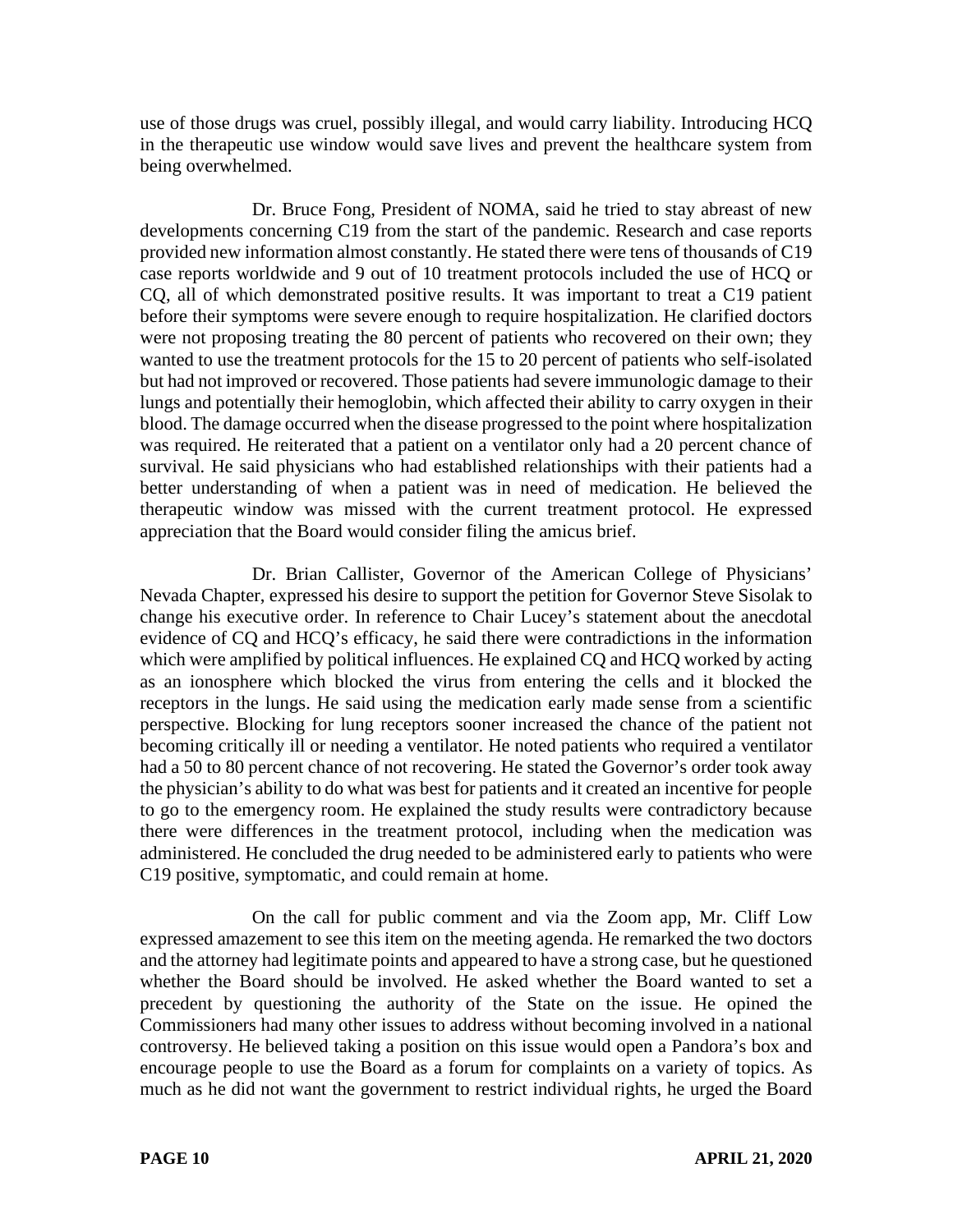not to take a position on this issue because it could result in other people requesting amicus briefs to be filed in other matters.

Dr. Warren Gilbert said he was a 70-year-old physician and a C19 survivor. He agreed with the statements made by his son Joey Gilbert, Dr. Fong, and Dr. Callister. He stated he was exposed to the virus in mid-March, developed symptoms on March 20, and had a positive C19 diagnosis on March 23. He began the HCQ Z-pak regimen right away and his symptoms improved within three hours of taking the first dose. He said he was tested again three weeks later and the test was negative. His wife developed symptoms a few days after he did; she tested positive for C19, followed the HCQ regimen, and had a similar experience to his own. He was aware of the studies performed worldwide. There were tens of thousands of patients on the drug worldwide. He noted the drug had been used for more than 70 years for the prevention and treatment of malaria, lupus, and rheumatoid arthritis. He said HCQ was a benign drug and it had a nearly 100 percent cure rate when used in the treatment of C19. He asserted it should be available to anyone who tested positive for C19.

Chair Lucey stated he received email correspondence from City of Reno Emergency Operations Division Chief Bob Leighton, a copy of which was placed on the record for the meeting. The email expressed Mr. Leighton's support of rescinding the restriction on HCQ and allowing the decision to prescribe the medication be placed at the physician level.

Commissioner Jung asked for data about reported supply chain problems for HCQ and CQ. She inquired whether patients who already used those medications for lupus and other medical conditions could be assured they were not at risk of losing their supply. She thought assuring those patients was the first priority. She asked whether the Governor's Office responded to Chair Lucey's letter. She said she thought the Board had no policy or recommendations regarding amicus briefs. She requested a minimum of three general government policy recommendations from staff during the next Board meeting. She believed she had not done this before. She acknowledged the Board controlled the County through the Health District, but she needed to know the best policy. She asserted a provision was needed to ensure that people who were already using those medications had priority. She understood these drugs were highly sought after and had a supply chain issue.

Commissioner Hartung said he was supportive of this agenda item. He noted his comments were not centered on HCQ, CQ, or other pharmaceutical efficacies in treating any disease. He thought the issue was about letting physicians determine how, when, and whether to prescribe any drugs they deemed best for a patient. He asserted it was a physician's duty to judge risk versus reward when prescribing any treatment or pharmaceutical to their patients. He was supportive of the brief with respect to a physician's rights and duties regardless of the drug.

Commissioner Herman thanked the doctors who spoke on the issue. She applauded them for coming forward against the restriction. She thought the timing was right and the issue needed to be addressed. She expressed support for the brief.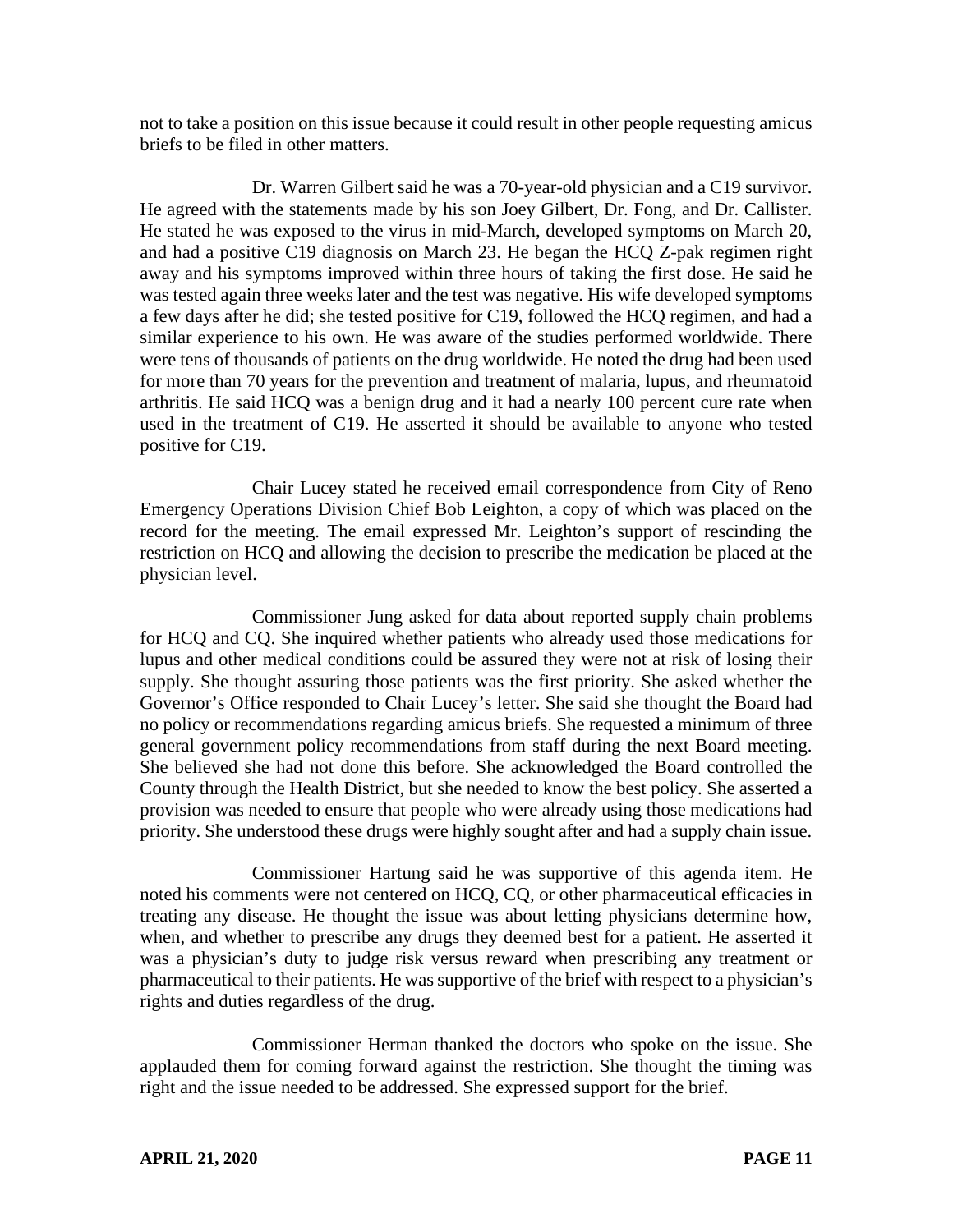Commissioner Jung said she supported anyone who wanted to challenge rules or disagreements through the civil process of suing, because it was part of a civil society. She was not opining on the merits of the lawsuit or whether a suit should be filed. She believed the decision to use these drugs was between doctors and their patients. She said the doctor's expertise would determine the outcome of a lawsuit if a patient was harmed. She was not saying individuals did not have the right to sue. She reiterated the decision and the liability rested on the doctor and the patient. She insisted she needed to know about the supply chain but she had not received any information.

In response to Commissioner Jung, Chair Lucey said he would work on obtaining the information she requested. He noted he sent a letter to the BOP and the Governor's Office. He also spoke with the Governor, stating his position was to ensure the safety of the public by fighting this pandemic. He wanted people to get the proper treatment when they were asked to stay home, and he wanted doctors to have the ability to treat their patients. He agreed with Commissioner Jung's request for information about the supply chain for the drugs. He noted the amicus brief would express the Board's support of the intent to move forward on the issue based on conversations with the District Attorney. It was not an assertion that the County had standing to file an injunction against the BOP.

Vice Chair Berkbigler thought medical care was between the doctor and the patient, not the BOP. She agreed with Commissioner Jung's statement about needing to know the efficacy and other issues if the County participated in a lawsuit. She did not see why the Board should not support the brief. She mentioned her husband was a pharmaceutical salesman for 35 years, so she had extensive experience working with the pharmaceutical industry. She noted Abbott Laboratories sales representatives were close family friends.

Commissioner Jung noted she had not said anything about efficacy or data. She would be supportive of the brief if the supply chain was assured.

On motion by Commissioner Herman, seconded by Vice Chair Berkbigler, which motion duly carried on a 4-1 vote with Commissioner Jung voting "no", it was ordered that Agenda Item 10 be approved and the Washoe County District Attorney's Office be directed to file an amicus (or similar) legal brief on behalf of the County.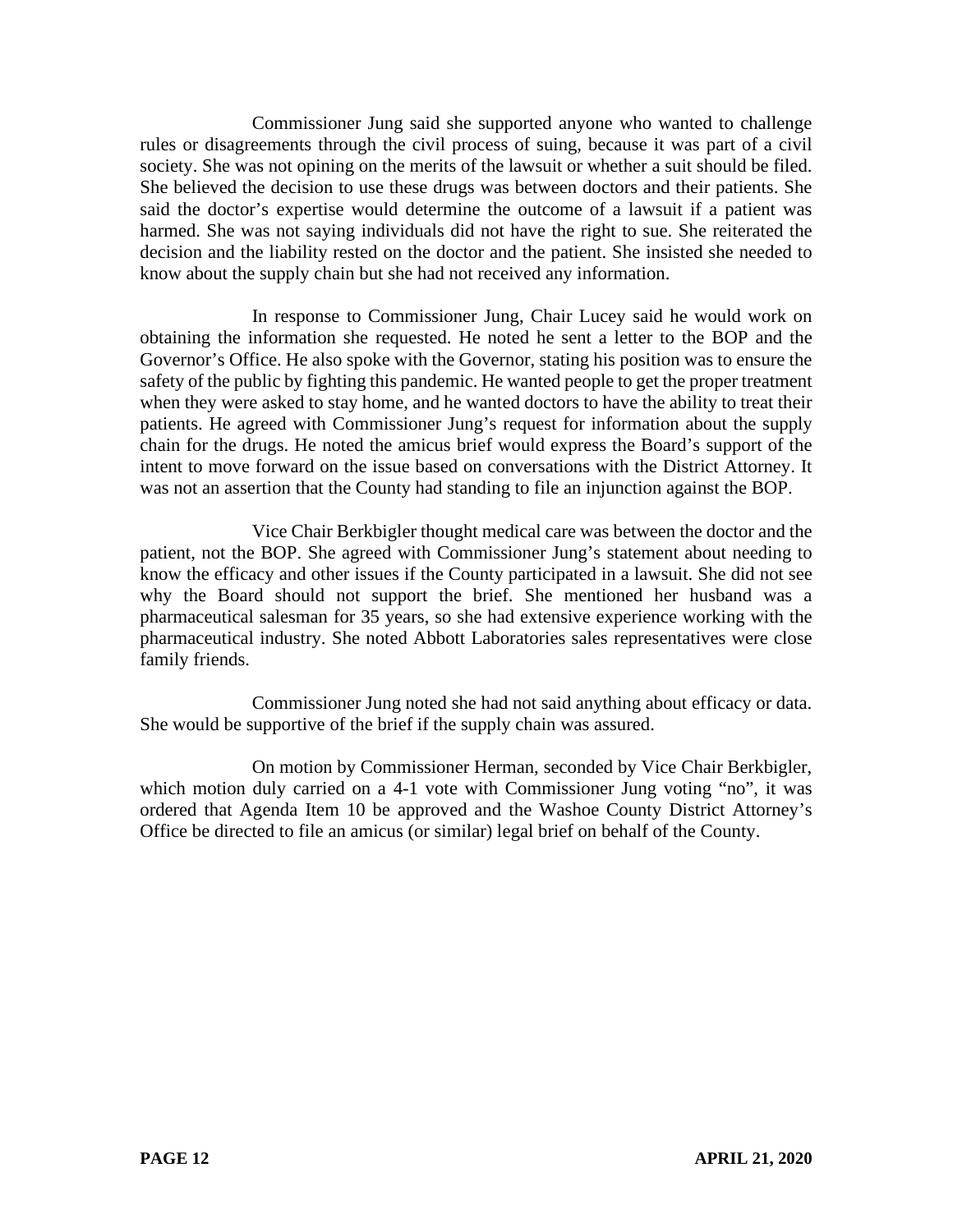## **PROCLAMATIONS**

### **20-0224 6A** Proclaim April 2020 as National Donate Life Month.

Commissioner Hartung said the issue of organ donation was near and dear to his heart. He said having a family member who received an organ donation or who had donated an organ was the strongest gift a person could give. He expressed appreciation for the Proclamation. He read the Proclamation and presented it to Chief Medical Examiner and Coroner Dr. Laura Knight.

Dr. Knight thanked Chair Lucey, Commissioner Hartung, and the Board for their ongoing and substantial support of organ and tissue donation. She stated the issue was important to the County and the Regional Medical Examiner's Office (RMEO). She noted the RMEO started a partnership with the Nevada Donor Network in 2017 to bridge a gap in the community by allowing individuals who died outside of a hospital to donate corneas and tissues. She said the RMEO had referred thousands of potential donors, which resulted in hundreds of successful donations. She expressed pride in the success of that partnership. She thanked the Board for recognizing this important issue and proclaiming April as National Donate Life Month.

**20-0225 6B** Proclaim April 2020 as National Child Abuse and Neglect Prevention Month.

Commissioner Jung noted the COVID-19 crisis brought to light the extra services provided by K-12 schools, including nutrition, daycare, and child abuse monitoring. Children did not currently have those mandatory reporters watching for signs of child abuse, so it was more important than ever to focus on preventing and saving children in those situations. She read the Proclamation and presented it to Human Services Division Director Ryan Gustafson.

Commissioner Jung added that Chair Lucey and his wife, Megan Lucey, had partnered to increase awareness of this issue. She noted Ms. Lucey was in charge of the County's family reunification services. She knew Chair Lucey and Mrs. Lucey were aware of how fragile children could be because they had two small children. She thanked them both for working to ensure children were given the opportunity to be children. She acknowledged the contributions of Mr. Gustafson, under the direction of Human Services Agency (HSA) Director Amber Howell and Chair Lucey. Chair Lucey thanked Commissioner Jung for her acknowledgement.

Mr. Gustafson thanked Chair Lucey and the Board for the support and recognition. He noted the HSA planted hundreds of blue pinwheels which represented the joyful childhood free of abuse and neglect that children deserved. He said protecting children was important to the HSA. He asked the public to be vigilant for signs of child abuse and neglect throughout the community. He stated suspected cases could be reported by calling the HSA at 833-900-SAFE. He asked community members to follow Washoe County on Facebook and Twitter, and help raise awareness by using the hashtag #pinwheelsforprevention.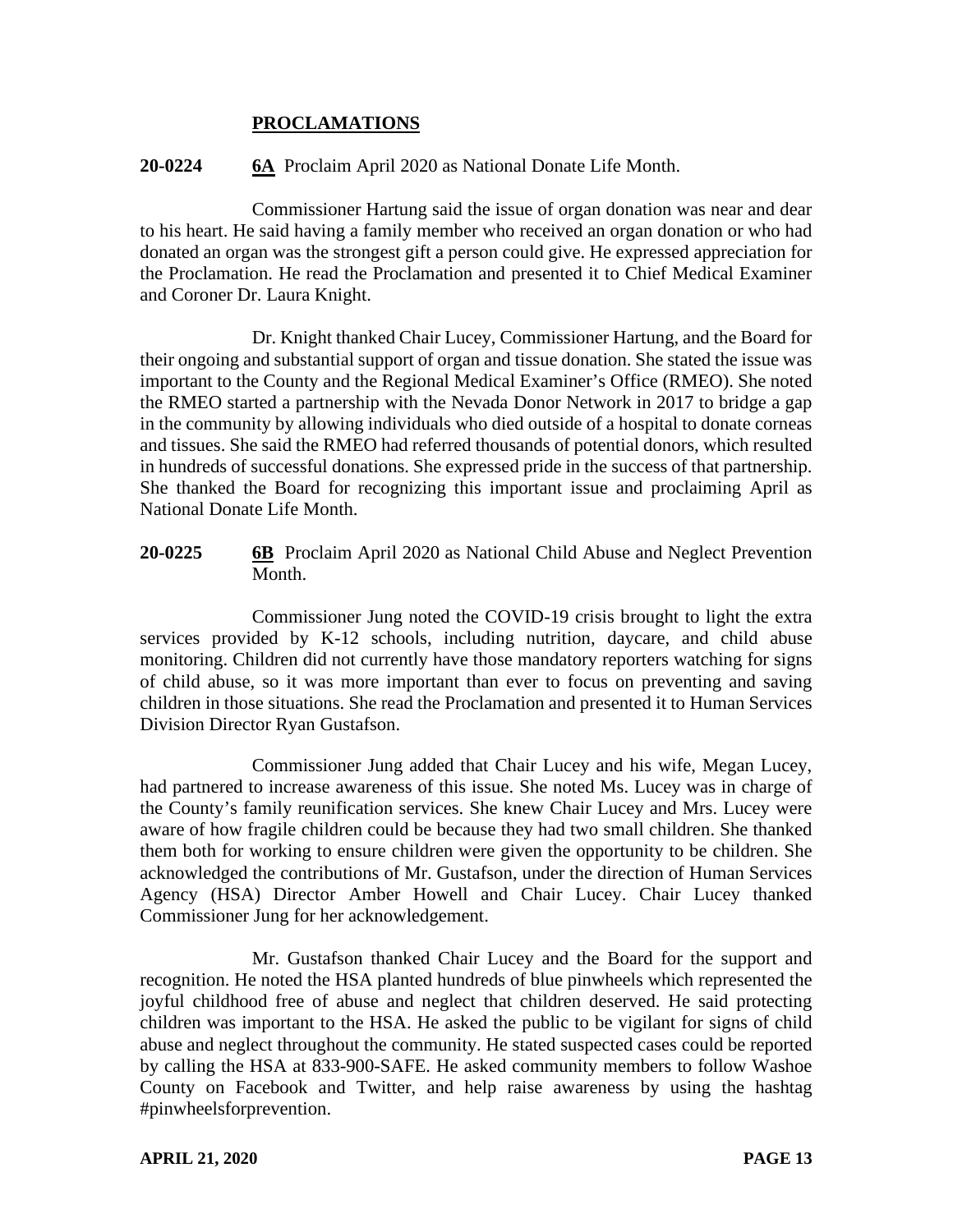Chair Lucey emphasized the importance of preventing child abuse and neglect. He said the issue was more important than ever in light of the C19 stay-at-home directive, which could potentially increase domestic violence. He stated the community needed to protect and provide support to children who often had little to no voice. He thanked the Board for the support of the HSA's efforts to place children in their forever families where they could thrive. He asserted each life saved would result in multiple future lives saved through advocacy.

**20-0226 6C** Proclaim April 12th to April 19th, National Public Safety Telecommunications Week.

Commissioner Herman read the Proclamation and presented it to Sheriff's Office Chief Deputy Tim O'Connor.

Using the Zoom app, Chief Deputy O'Connor thanked the Board for recognizing emergency dispatchers. He said they were the first contacts to help residents during some of the worst moments in their personal lives. He said dispatchers provided a sense of calm to callers and initiated calls to police, fire, or emergency medical services in a timely manner. He stated the work performed by dispatchers allowed first responders to provide needed services to the community. He thanked dispatchers for their efforts and the Board for the Proclamation.

Chair Lucey shared Chief Deputy O'Connor's sentiment and thanked the Board for the Proclamation. He noted emergency dispatchers were rarely recognized amongst first responders, but they were often on the front lines during tragic situations, helping to ensure community safety. He thanked them for the work they performed.

**20-0227 6D** Proclaim April 19-25, 2020 as National Library Week.

Vice Chair Berkbigler said libraries were a wonderful part of the County and they provided many services besides lending books to patrons. She read the Proclamation and presented it to Library Director Jeff Scott and Law Library Program Manager Emily Reed.

Mr. Scott thanked the Board for the Proclamation and support. He said the County provided 80 percent of the Washoe County Library System's (WCLS) budget. He thanked the Commissioners for supporting the WCLS with their district funds. He noted all Commissioners had provided financial support to the WCLS during the previous five years. He said most recently Chair Lucey supplied \$5,000 to the Friends of the Library, a portion of which was used for a personal protective equipment project. The WCLS partnered with the University of Nevada, Reno to print facemasks for hospital heroes using 3D printers. He said the WCLS encouraged people to attend the library from home by accessing virtual resources including thousands of e-books, audio books, digital magazines, workforce development programs, and online programs to facilitate learning a new language. He mentioned librarians conducted virtual story time on Facebook every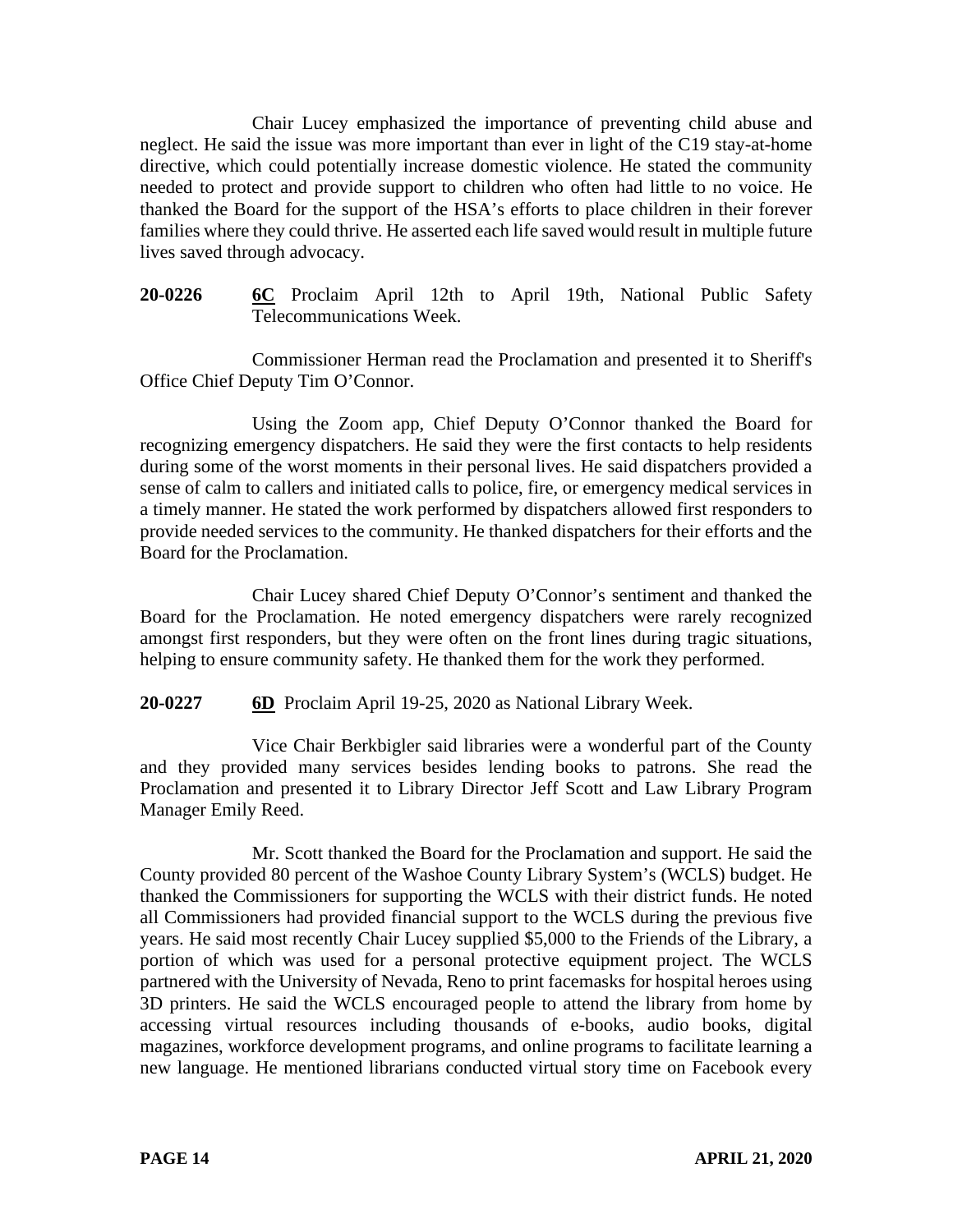day at 11:00 a.m. and 4:00 p.m. The libraries might be closed but the digital library was always open.

Ms. Reed thanked the Board for celebrating National Library Week and for supporting the Washoe County Law Library (WCLL). She said the WCLL was available to assist community members during the COVID-19 emergency. She stated WCLL staff was available to answer reference questions through LiveChat, email, and phone. She noted the WCLL also offered a number of online databases which she encouraged residents to access. She said the Lawyer in the Library program was available through Zoom. Residents could sign up for that service on washoecourts.com. She acknowledged many families faced legal difficulties and did not know where to begin, so the WCLL would continue to remotely provide legal information and resources to community members.

There was no response to the call for public comment.

On motion by Vice Chair Berkbigler, seconded by Commissioner Herman, which motion duly carried on a 5-0 vote, it was ordered that Agenda Items 6A to 6D be adopted.

# **DONATIONS**

- **20-0228 7A** Recommendation to the Board of County Commissioners to acknowledge a bequest of paintings by Paris Fruscione [\$25,000 value, no County match required], to the Second Judicial District Court from the estate of Martin O'Conlon. District Court (All Commission Districts.)
- **20-0229 7B** Recommendation to accept a Burning Man donation in the amount of [\$3,000.00] for Washoe County Emergency Management to offset some of the costs associated with increasing support needs for Burning Man. Manager's Office. (All Common Districts)
- **20-0230 7C1** Recommendation to accept a one-time appreciation gift donation of twenty (20) dinner and two (2) one-night stay gift certificates from the Incline Hyatt Regency [estimated value of \$5,000.00] to the Washoe County Sheriff's Office. Sheriff. (Commission District Two.)
- **20-0231 7C2** Recommendation to accept a donation of 540 American flag lapel pins [total estimated value of \$11,880.00] from a private citizen to the Washoe County Sheriff's Office to be distributed amongst Commissioned staff members to wear on their uniform and as giveaways to visiting dignitaries. Sheriff. (All Commission Districts.)
- **20-0232 7C3** Recommendation to accept a donation of a Sprung Tent Structure and eleven (11) combined air handler, air conditioning, and heating units [total estimated value of \$1,213,827.00] from a private citizen to be used by the Sheriff's Office to store and protect assets for the Special Operations Division. Sheriff. (All Commission Districts.)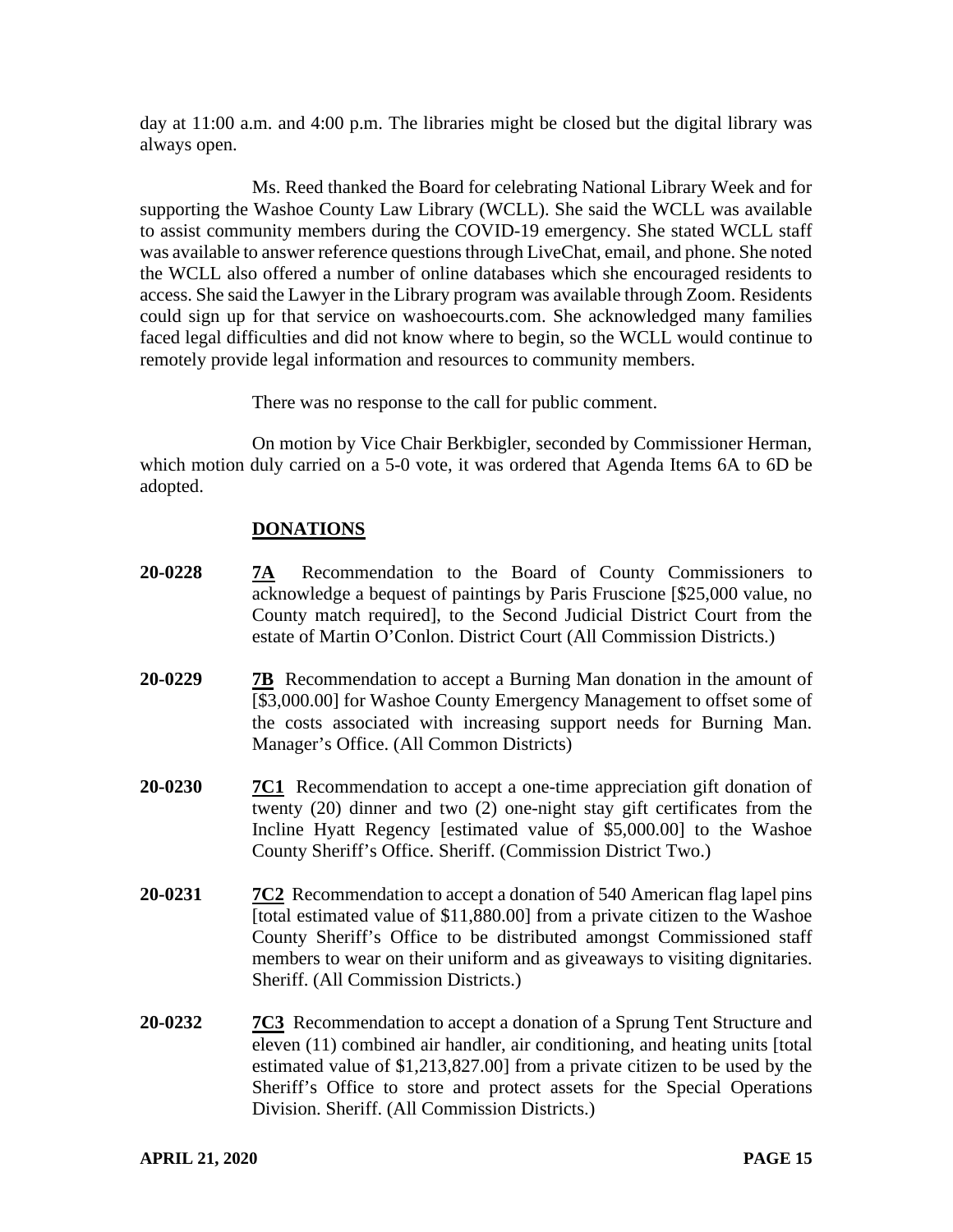- **20-0233 7D1** Recommendation to (1) acknowledge various items donated totaling an estimated market value of [\$1,050.00]; and (2) accept donations to the Human Services Agency – Senior Services Fund to support operations of the Washoe County Senior Centers in the amount of [\$102.76] retroactive for the period January 21, 2020 through February 21, 2020; and direct the Comptroller to make the necessary budget amendments. Human Services Agency. (All Commission Districts.)
- **20-0234 7D2** Recommendation to (1) acknowledge various items donated totaling an estimated market value of [\$2,545.00]; (2) accept donations to Washoe County Human Services Agency to support child welfare activities in the amount of [\$606.00] retroactive for the period January 21,2020 through February 21, 2020; and direct the Comptroller's Office to make the necessary budget amendments. Human Services Agency. (All Commission Districts.

Vice Chair Berkbigler read the donations. She said the County was blessed with citizens who made generous donations and gifts such as paintings for the court system. She noted Washoe County citizens were active and interactive. On behalf of the County, she thanked everyone who made donations.

There was no response to the call for public comment.

On motion by Vice Chair Berkbigler, seconded by Commissioner Herman, which motion duly carried on a 5-0 vote, it was ordered that Agenda Items 7A through 7D2 be accepted.

# **CONSENT AGENDA ITEM** – **8A**

**20-0235 8A** Recommendation to approve the reclassification of a vacant Senior Technology Systems Administrator, pay grade P, to Security Electronics Administrator, pay grade N (Technology Services), as evaluated by the Job Evaluation Committee; and authorize Human Resources to make the necessary changes. [Net annual fiscal impact is estimated \$13,728 decrease.] Human Resources. (All Commission Districts.)

On motion by Commissioner Herman, seconded by Commissioner Hartung, which motion duly carried on a 5-0 vote, it was ordered that Consent Agenda Item 8A be approved and authorized.

Deputy District Attorney Nate Edwards reminded Chair Lucey to call for public comment. There was no public comment on the Consent Agenda Item listed above.

Mr. Edwards said he was familiar with the procedures used for the meeting as well as the practical issues. He was aware Chair Lucey checked for public comment on each agenda item, but asking whether there was public comment was a way to ensure the record reflected that public comment was sought out.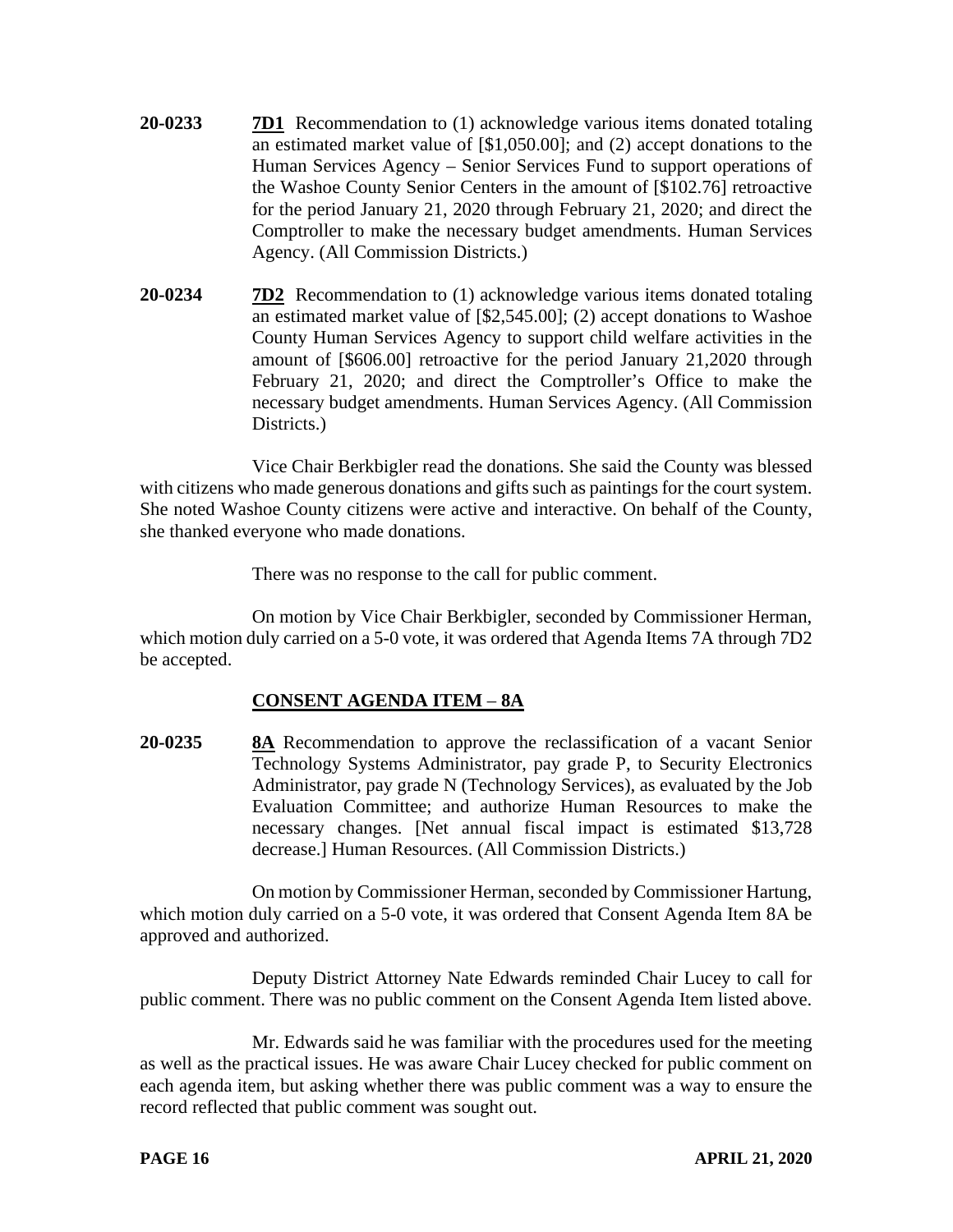Chair Lucey noted the difficulty of meeting procedures which involved multiple digital resources. He acknowledged the need for clarity in the audio records and the importance of stopping to verbally call for comment although he could see on the screens whether there were comments or not.

**20-0236 AGENDA ITEM 9** Recommendation to adopt an ordinance authorizing the issuance by Washoe County, Nevada of its General Obligation (Limited Tax) Sewer Bond additionally Secured by Pledged Revenues) Series 2020 in the maximum principal amount of [\$27,000,000] for the purpose of financing sewerage projects for the County; providing the form, terms and conditions thereof and covenants relating to the payment of said bond; and providing for its adoption as if an emergency exists; and providing other matters relating thereto. Manager's Office. (All Commission Districts)

County Manager Eric Brown opened the public hearing.

County Clerk Nancy Parent noted the item would be Bill No. 1837 and, if adopted, Ordinance No. 1647. She said Mr. Brown read the item with the exception of the recommendation, which was the exact reading of the Ordinance.

Chair Lucey stated Assistant County Manager Christine Vuletich, Bond Counsel Kendra Follett, Financial Advisor Marty Johnson, and Director of Engineering and Capital Projects Dwayne Smith where available via telephone.

Ms. Vuletich said it was requested that the Board adopt an ordinance to issue general obligation bonds in the principal amount of \$27,000,000 to support the South Truckee Meadows Water Reclamation Facility, which included the Huffaker Hills Reservoir lining. She stated the project began several years earlier. The financing component started on December 11, 2018, when the Board directed staff to apply for a loan through the State of Nevada Clean Water State Revolving Fund (CWSRF). She noted staff had been before the Board several times, most recently for a public hearing in March 2019. She said the project was delayed due to environmental issues but was now moving forward. The County would enter into a loan contract through the CWSRF if the Board adopted this ordinance. She explained CWSRF loans were issued in the form of a bond per Nevada Revised Statute 350. She said the County would go through the bond issuance process, but the State of Nevada would be the sole investor purchasing the bond. She mentioned the State would provide a below-market interest rate through the CWSRF, which was the least expensive financing available to the County.

The Chair opened the public hearing by calling on anyone wishing to speak for or against adoption of said Ordinance. There being no response, the hearing was closed.

On motion by Vice Chair Berkbigler, seconded by Commissioner Herman, which motion duly carried on a 5-0 vote, Chair Lucey ordered that Ordinance No. 1647, Bill No. 1837, be adopted, approved and published in accordance with NRS 244.100.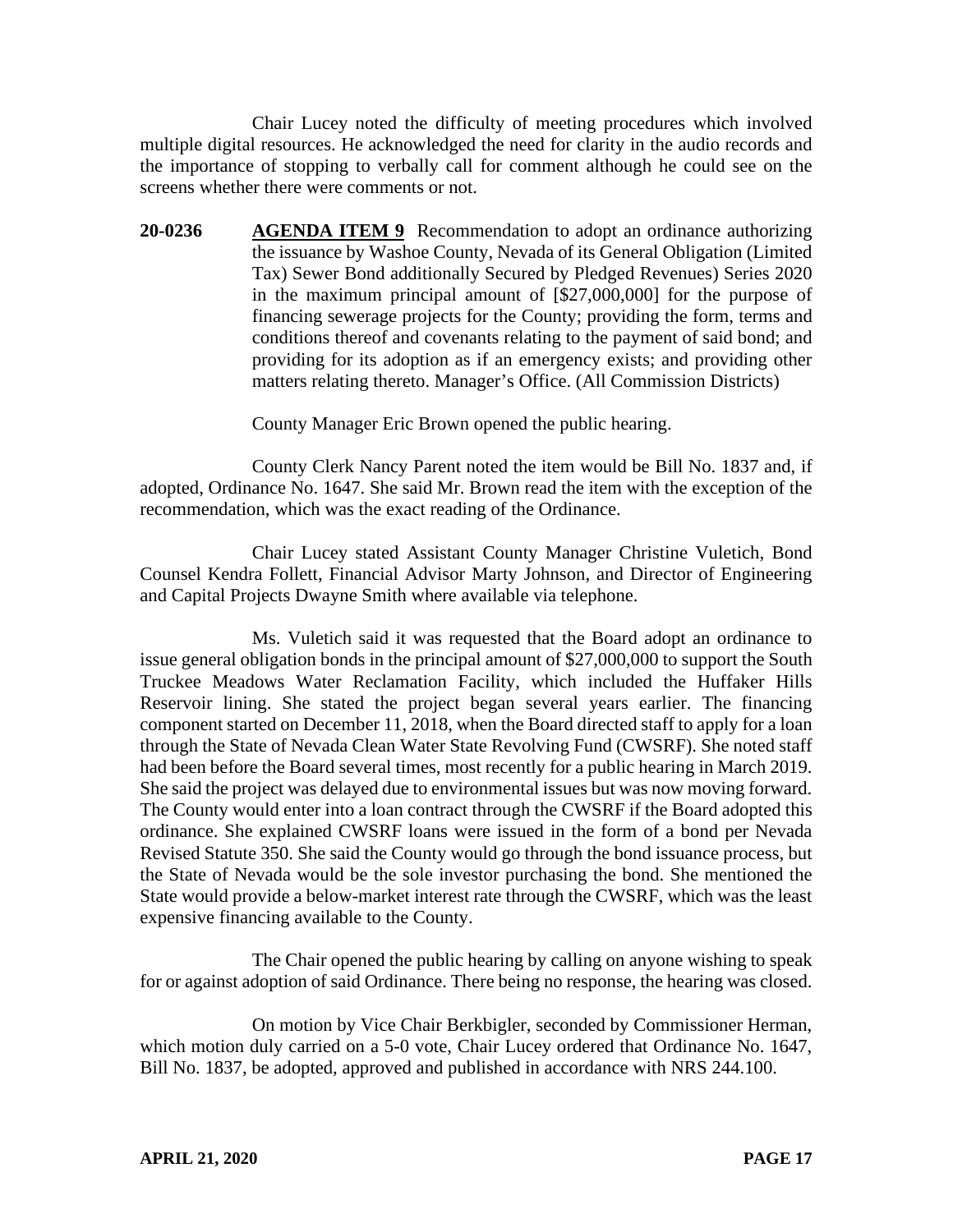**20-0237 AGENDA ITEM 11** Possible Closed Session for the purpose of discussing labor negotiations with Washoe County and Truckee Meadows Fire Protection District per NRS 288.220.

Chair Lucey said the Board needed a closed session to discuss County staff labor negotiations after the meeting recessed.

**12:13 p.m.** On motion by Vice Chair Berkbigler, seconded by Commissioner Hartung, which motion duly carried on a 5-0 vote, it was ordered that the meeting recess to a closed session for the purpose of discussing negotiations with Employee Organizations per NRS 288.220.

Later in the meeting, Agenda Item 11 was reopened and Deputy District Attorney Nathan Edwards said he was told there was no need for a closed session; only an attorney/client meeting was needed.

Chair Lucey confirmed the meeting could be adjourned instead of recessed after the last item was heard since there was no need for a closed session. Mr. Edwards said that was correct.

# **20-0238 AGENDA ITEM 12** Public Comment.

Ms. Barbara Poole provided public comment via voicemail. She thought all developers should go home. She opined there was too much development in the area and wondered why people were averse to open space and trees.

# **20-0239 AGENDA ITEM 13** Announcements/Reports.

Commissioner Jung wanted to know how she or the Board could encourage the Washoe County Library Director to open the library's drive-up window with the guidance of the District Health Officer. She thought the drive-up window would be easy to control and sanitize. She said accessing library materials would help many senior citizens and County residents who relied on the library.

Commissioner Herman mentioned a County resident arrived at the Washoe County building before the Board meeting and expressed frustration that she could not attend the meeting in person. Commissioner Herman asked whether the format of the Board meeting was in full compliance with Open Meeting Law. She thought the Board needed to explain the legality of the meeting format for residents who were unable to give public comment using the Zoom app or voicemail. She believed the virtual meeting format needed to be clarified.

Chair Lucey noted conducting public meetings without having the public physically present in Chambers had been difficult as it was a new and different procedure. He stated the modified meeting procedures were based on the Governor's declaration of emergency, Directive 006 section 2, which allowed public agencies flexibility during the